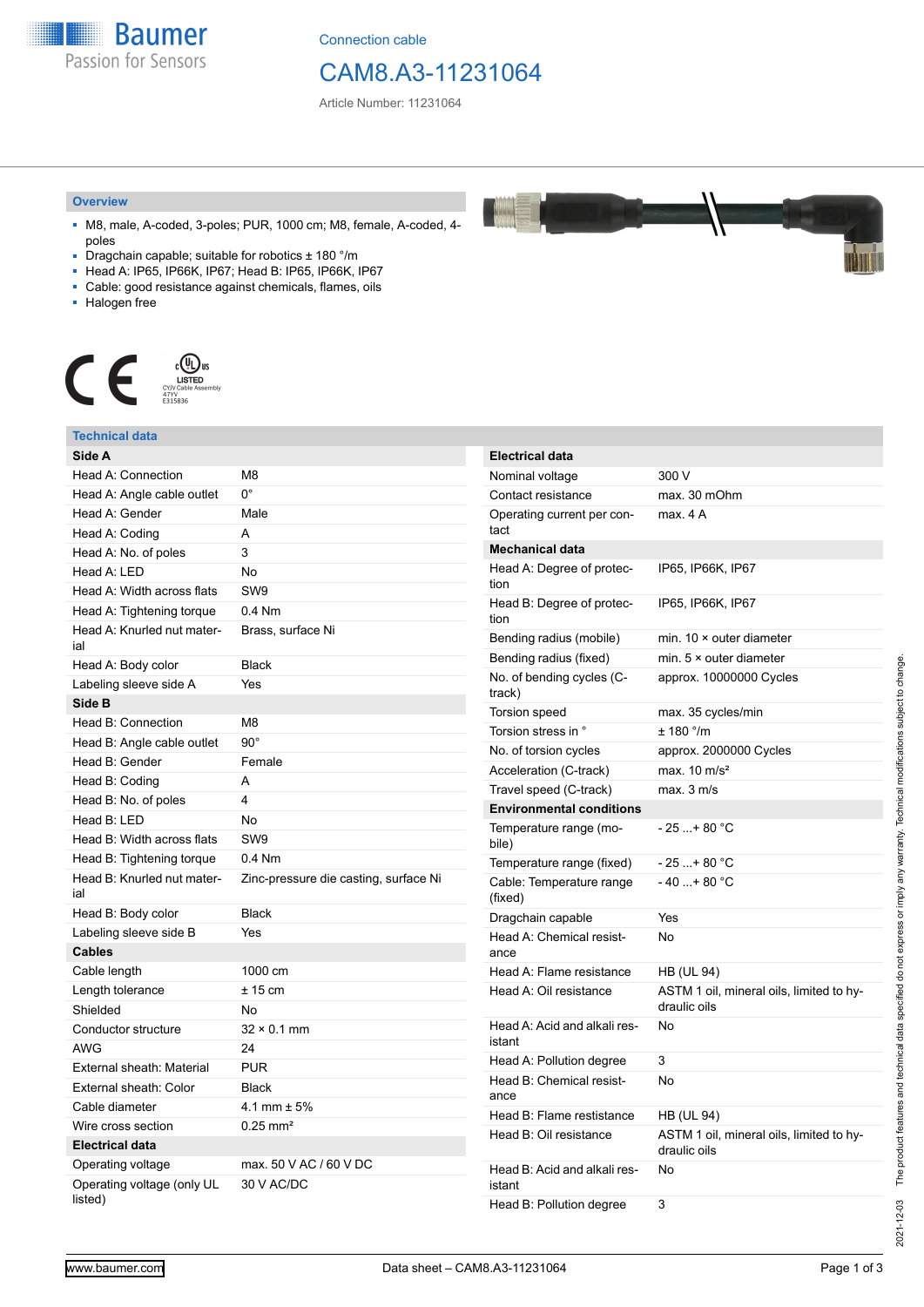

Connection cable

### CAM8.A3-11231064

Article Number: 11231064

#### **Technical data**

**Technical drawing**

**Side A**

#### **Environmental conditions**

Cable: Chemical resistance Good (DIN EN 60811-404)

Cable: Flame resistance Conform UL 1581 §1090 (H); CSA FT2; IEC 60332-2-2

#### **Environmental conditions**

Cable: Silicone-free Yes

Cable: Oil resistance Good (DIN EN 60811-404)

### **Side B**

**Coding**

3

#### **Technical drawing**





#### **Coding**